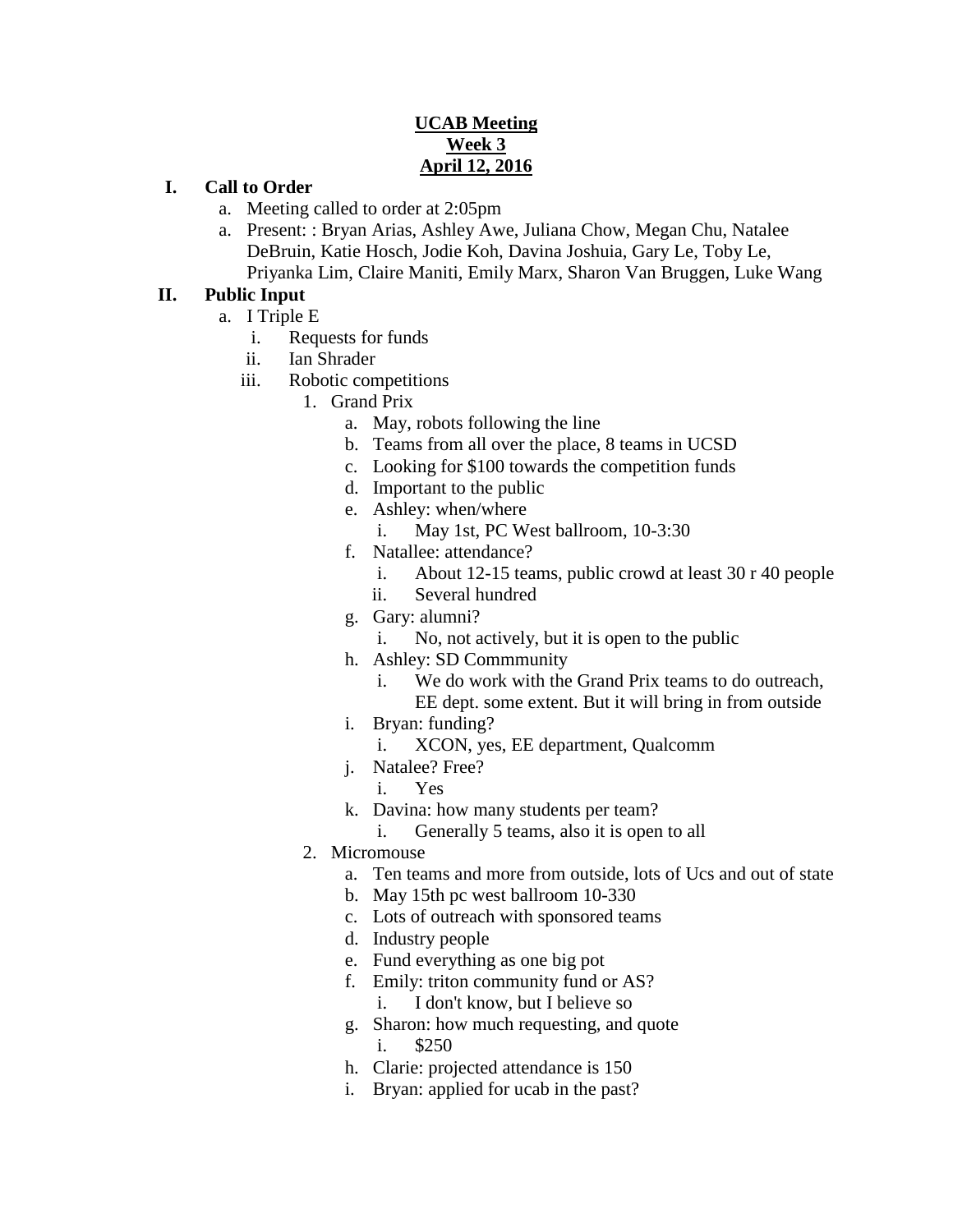- i. No
- b. Amanda Marples
	- i. Triton day was Saturday, toby, gary, luke came to help in PC thanks!
	- ii. Tshirts for all of you :)
	- iii. Luke: college pins?
		- 1. Students made buttons, and I can bring them over

## **III. Approval of Minutes**

- a. Move to approve with ammendments: Ashely
	- i. Second: Gary

# **IV. Chair's Report**

- a. Budget committee is narrowing down projects for next year
- b. Be aware of the game room, maybe moving, reach out to your consituents
- c. Moving commuter lounge to game room and game room to commuter lounge, get feedback on that
- d. No MSA meeting
	- i. All parties have gotten a draft lease
	- ii. Che facility is slated to begin rennovations this summer
- e. RFP process for Pub Space, once we have an idea of interest, we will go do the visits. Look out for an email next week
- f. UCAB applications opening this week, yay! Chair/ Vice Chair/ Member At Large
- g. Space Allocation Process has opened as well, open until April 22nd
- h. Emily: listserve email, posting flyers near the mailboxes, I will tell org advisors

# **V. Vice Chair's Report**

- a. Space Allocation open, orgspace.ucsd.edu application
	- i. 45 applications so far, younger orgs are getting a higher point percentage
- b. Notices on the org space doors to remind
- c. Tech fee subsidies, multipurpose room not a space we can fund
	- i. Remind them of the other funding spaces
- d. Space allocation committee next Thursday 2/2:30pm, send me an email. Food provided

# **VI. Director's Report**

- a. Advertise applications soon
- b. Triton Day: great turnout, we learned a lot last year about line setups
- c. Slider door near Panda, winter break put in electricity, door didn't come in time for spring break so we are going to put it in in Summer
- d. Lots of noise, construction on student org down the hall, relocated temp in those offices
- e. Draft lease for the co-ops, attorney to pass it along soon. Used co-op advisory committee as a basis
- f. Bryan: will the rent stay the same?
	- i. Sharon: it is still being negotiated, the co-op advisory committee
	- ii. Claire: the co-op advisory committee advised no rent, just utilities cost; probably decreased

### **VII. New Business**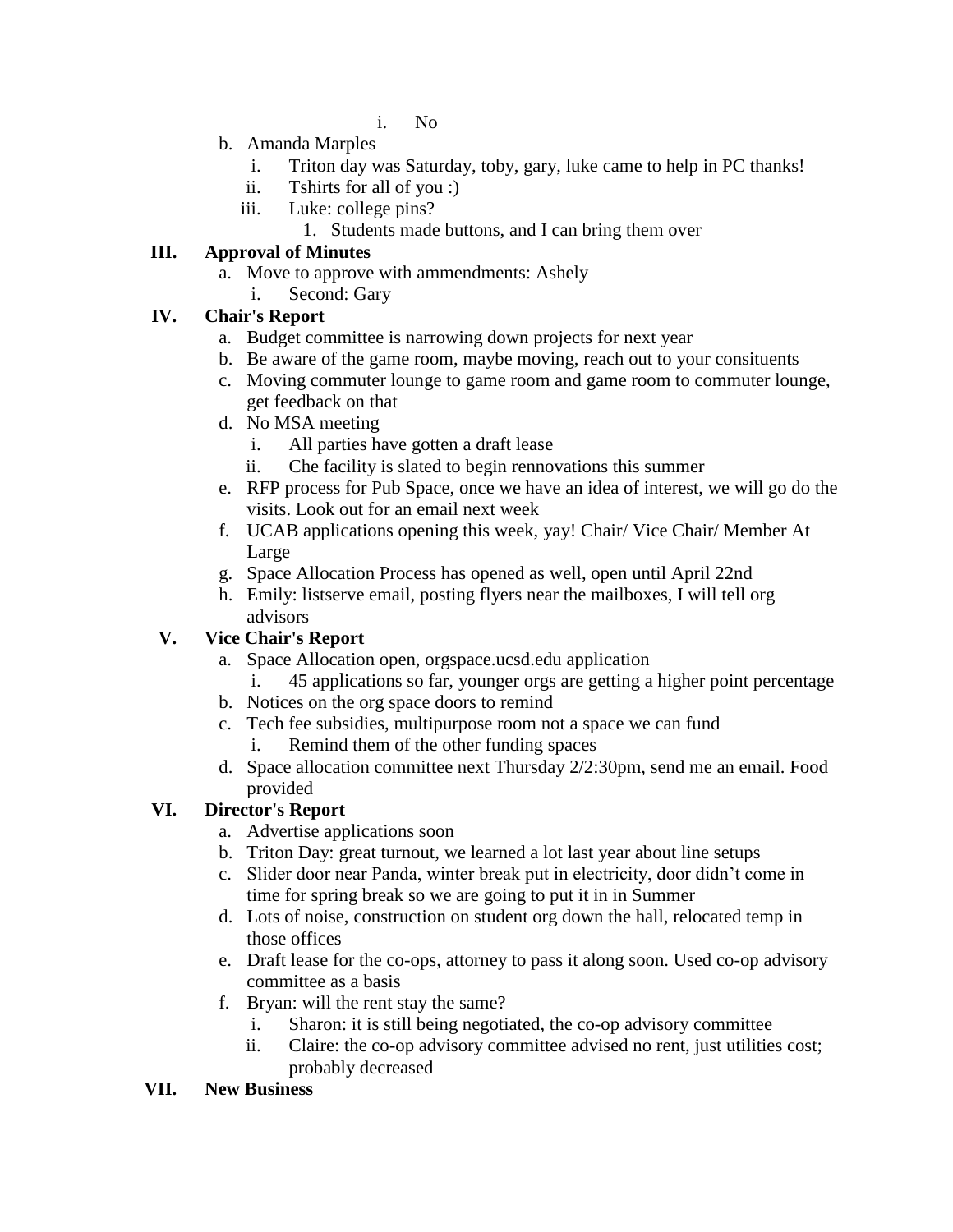- a. TedXucsd
	- i. 8-3, pc ballroom east, May
	- ii. 10 speakers
	- iii. 450
	- iv. Selling tix to gen admission/ ucsd students
	- v. Funding from all over
	- vi. Requesting \$500
	- vii. 7 criteria
	- viii. Sharon: tech fee quote?
		- 1. Yes coming around the room
	- ix. Recommonding \$500
	- x. Gray: motion to fund 500
		- 1. Toby: second
- b. CA society of health system pharacies at UCSD
	- i. May 12th
	- ii. Culture fushion
	- iii. Alumni and faculty
	- iv. No sd
	- v. Only for grad students
	- vi. Free
	- vii. Not a fundraiser
	- viii. Funding
	- ix. 5 criteria
	- x. Recommending 1 per student, 175 people
	- xi. Recommend \$175
	- xii. Requesting 350
	- xiii. Ashley: move to fund 175
		- 1. Bryan: second
- c. IEEE: Grand Prix
	- i. May 1st
	- ii. Educational: no
	- iii. 3hours: yes
	- iv. Off hours: yes
	- v. Oss: no
	- vi. Alumni: no
	- vii. Sd community: yes
	- viii. Ucsd studetn: yes
	- ix. Sources: yes
	- x. Fundraiser: no
	- xi. Free: yes
	- xii. 100 people
	- xiii. Requested \$100
	- xiv. Bryan: do they have a 350?
		- 1. Tech fee estimate is 250 and 100
	- xv. Dan: move to fund for 100
		- 1. Second: gary